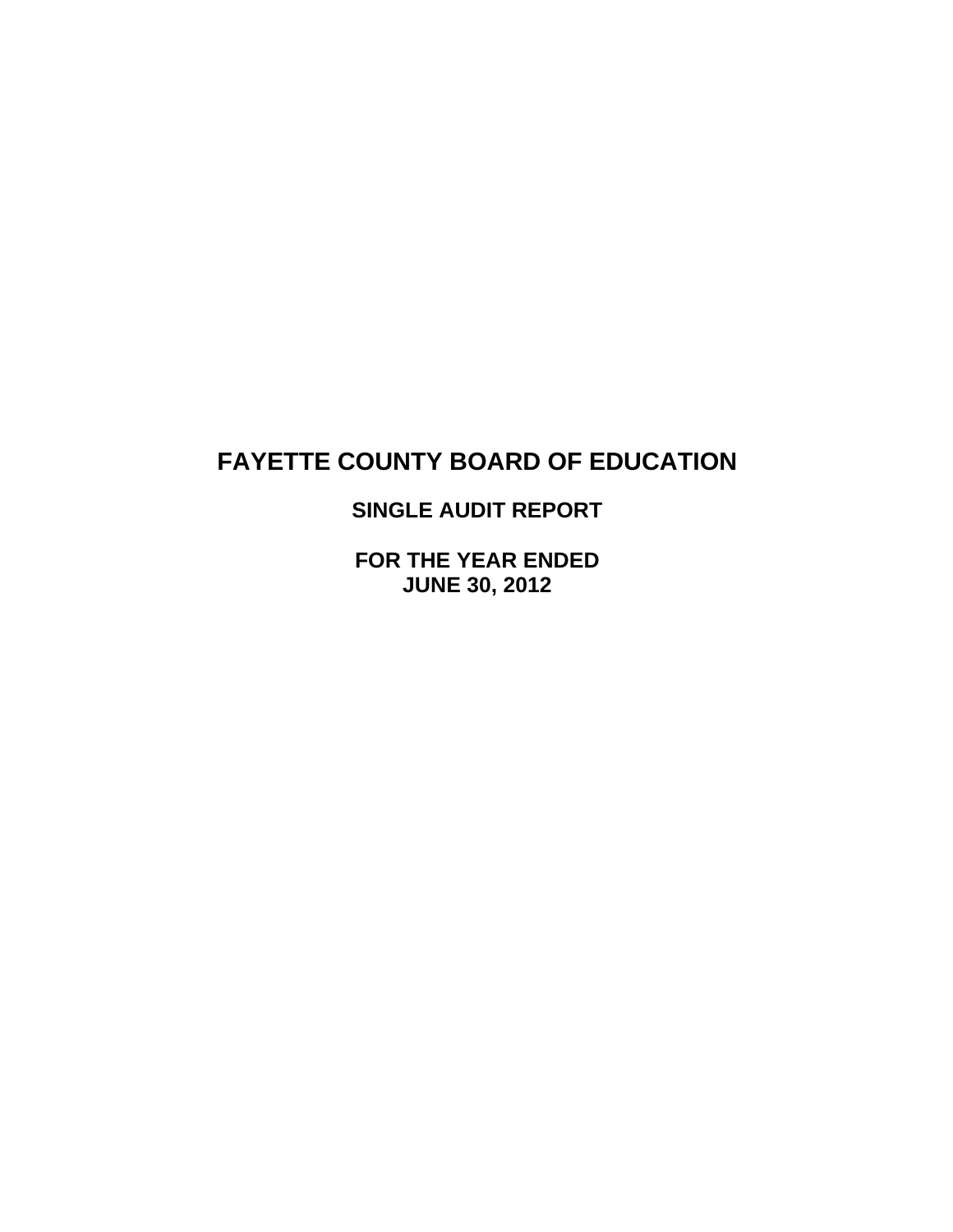### **SINGLE AUDIT REPORT FOR THE YEAR ENDED JUNE 30, 2012**

## **TABLE OF CONTENTS**

| Independent Auditor's Report on Internal Control Over Financial<br>Reporting and on Compliance and Other Matters Based<br>on an Audit of Financial Statements Performed in       |  |
|----------------------------------------------------------------------------------------------------------------------------------------------------------------------------------|--|
| Independent Auditor's Report on Compliance With Requirements<br>That Could Have a Direct and Material Effect On Each Major<br>Program and on Internal Control Over Compliance in |  |
|                                                                                                                                                                                  |  |
|                                                                                                                                                                                  |  |
|                                                                                                                                                                                  |  |
|                                                                                                                                                                                  |  |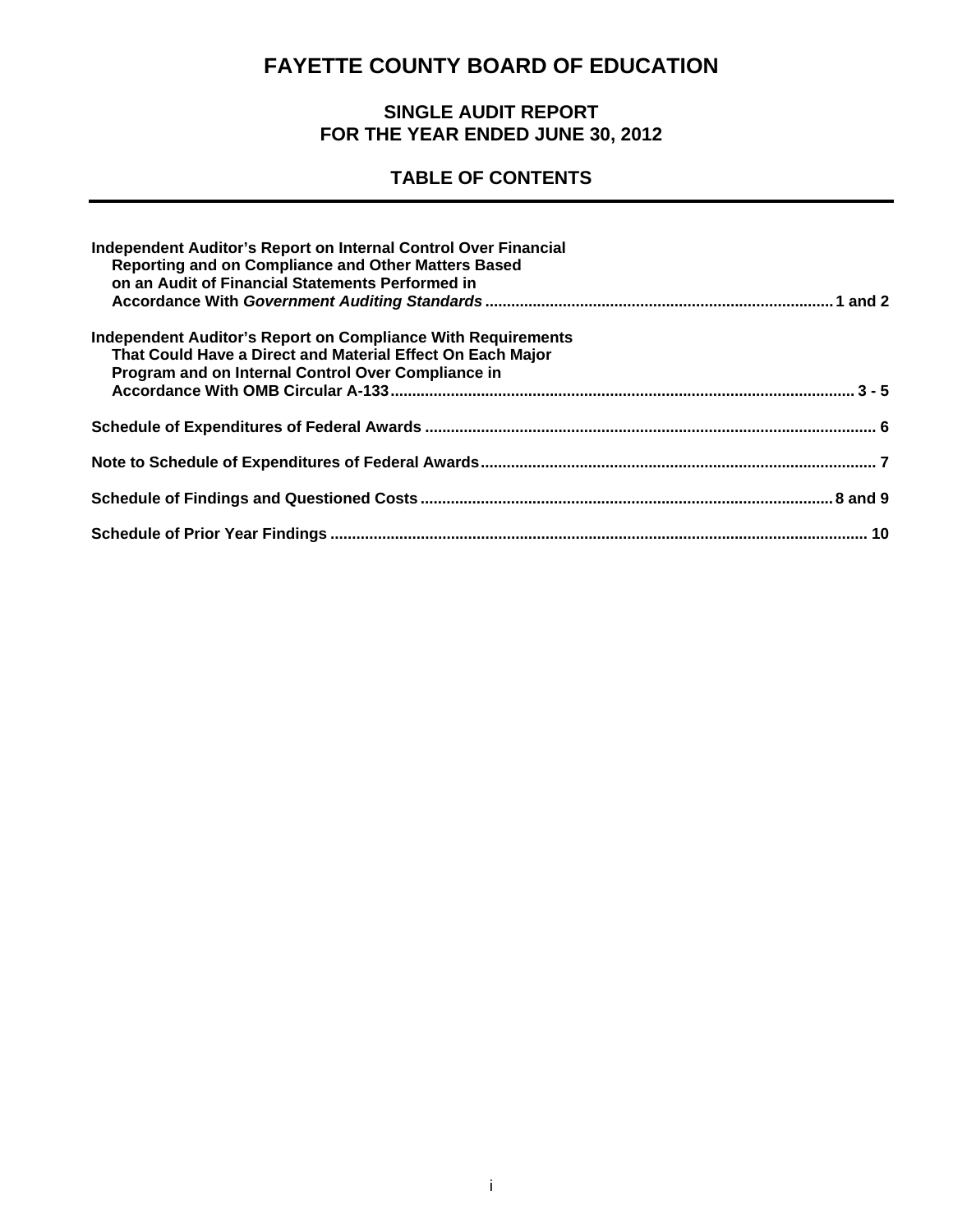

### **INDEPENDENT AUDITOR'S REPORT ON INTERNAL CONTROL OVER FINANCIAL REPORTING AND ON COMPLIANCE AND OTHER MATTERS BASED ON AN AUDIT OF FINANCIAL STATEMENTS PERFORMED IN ACCORDANCE WITH** *GOVERNMENT AUDITING STANDARDS*

**Superintendent and Members of the Fayette County Board of Education Fayetteville, Georgia** 

 We have audited the financial statements of the governmental activities, each major fund, and the aggregate remaining fund information of the **Fayette County Board of Education** (the "School System") as of and for the year ended June 30, 2012, which collectively comprise the School System's basic financial statements and have issued our report thereon dated March 18, 2013. We conducted our audit in accordance with auditing standards generally accepted in the United States of America and the standards applicable to financial audits contained in *Government Auditing Standards,* issued by the Comptroller General of the United States.

#### **Internal Control Over Financial Reporting**

 Management of the School System is responsible for establishing and maintaining effective internal control over financial reporting. In planning and performing our audit, we considered the School System's internal control over financial reporting as a basis for designing our auditing procedures for the purpose of expressing our opinions on the financial statements, but not for the purpose of expressing an opinion on the effectiveness of the School System's internal control over financial reporting. Accordingly, we do not express an opinion on the effectiveness of the School System's internal control over financial reporting.

 A *deficiency in internal control* exists when the design or operation of a control does not allow management or employees, in the normal course of performing their assigned functions, to prevent, or detect and correct misstatements on a timely basis. A *material weakness* is a deficiency, or combination of deficiencies, in internal control, such that there is a reasonable possibility that a material misstatement of the entity's financial statements will not be prevented, or detected and corrected on a timely basis.

 Our consideration of internal control over financial reporting was for the limited purpose described in the first paragraph of this section and was not designed to identify all deficiencies in internal control over financial reporting that might be deficiencies, significant deficiencies, or material weaknesses. We did not identify any deficiencies in internal control over financial reporting that we consider to be material weaknesses, as defined above.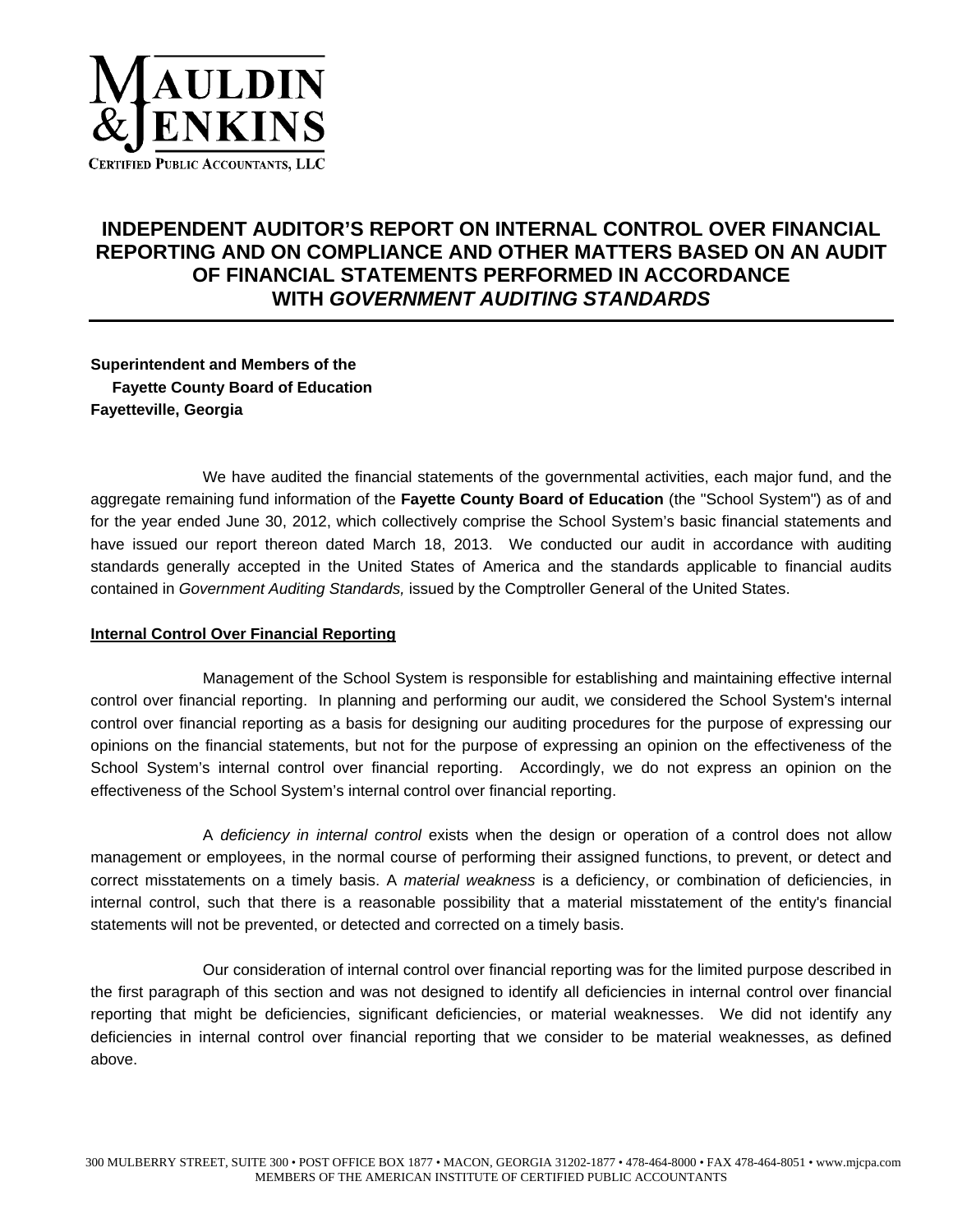#### **Compliance and Other Matters**

 As part of obtaining reasonable assurance about whether the School System's financial statements are free of material misstatement, we performed tests of its compliance with certain provisions of laws, regulations, contracts, and grant agreements, noncompliance with which could have a direct and material effect on the determination of financial statement amounts. However, providing an opinion on compliance with those provisions was not an objective of our audit, and accordingly, we do not express such an opinion. The results of our tests disclosed no instances of noncompliance or other matters that are required to be reported under *Government Auditing Standards*.

 We noted certain matters that we reported to management of the School System in a separate letter dated March 18, 2013.

 This report is intended solely for the information and use of the Board, management, and others within the School System and federal awarding agencies and pass-through entities and is not intended to be and should not be used by anyone other than these specified parties.

Mauldin & Genkins, LLC

Macon, Georgia March 18, 2013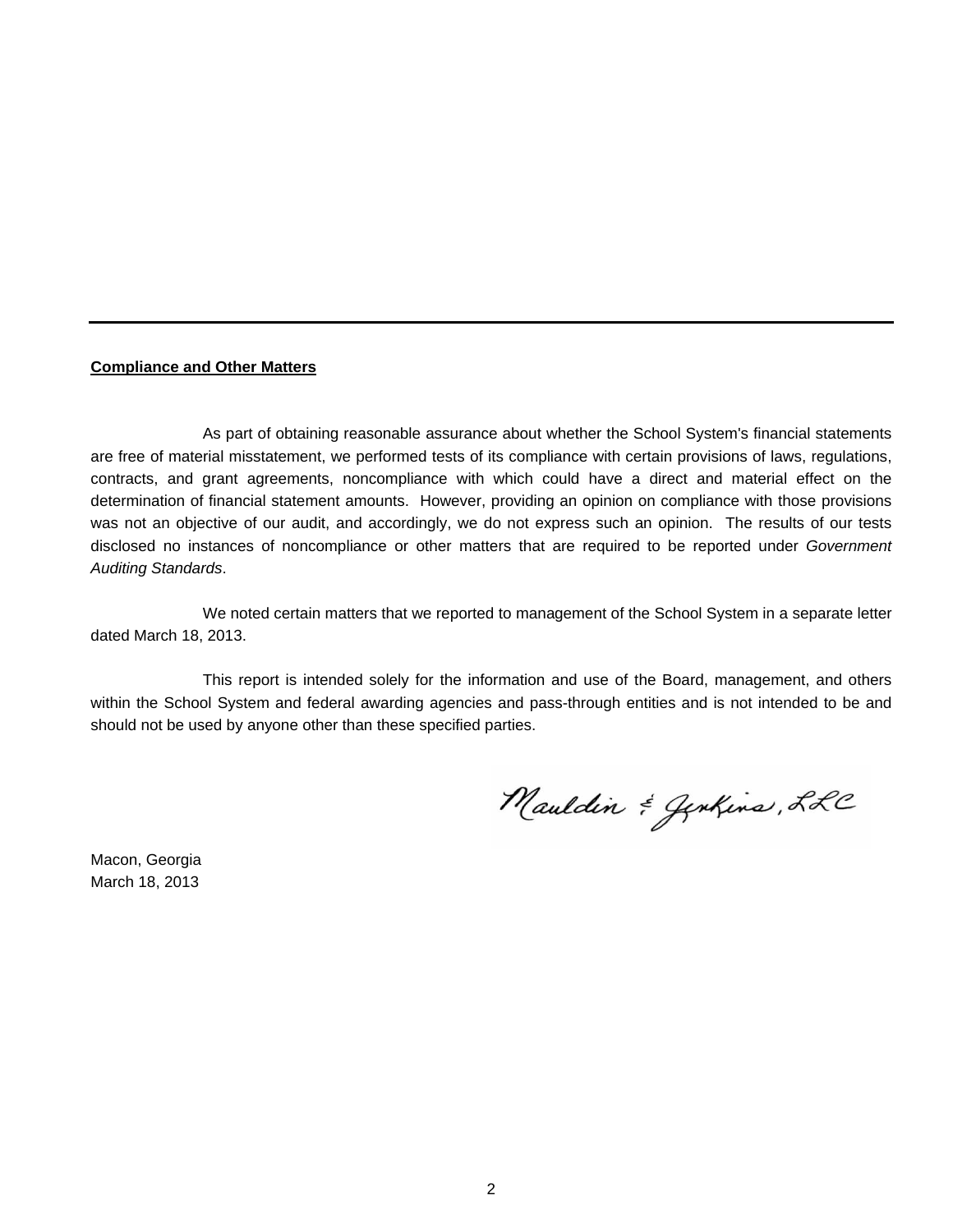

### **INDEPENDENT AUDITOR'S REPORT ON COMPLIANCE WITH REQUIREMENTS THAT COULD HAVE A DIRECT AND MATERIAL EFFECT ON EACH MAJOR PROGRAM AND ON INTERNAL CONTROL OVER COMPLIANCE IN ACCORDANCE WITH OMB CIRCULAR A-133**

**Superintendent and Members of the Fayette County Board of Education Fayetteville, Georgia** 

#### **Compliance**

 We have audited the Fayette County Board of Education's (the "School System") compliance with the types of compliance requirements described in the *OMB Circular A-133 Compliance Supplement* that could have a direct and material effect on each of the School System's major federal programs for the year ended June 30, 2012. The School System's major federal programs are identified in the summary of auditor's results section of the accompanying schedule of findings and questioned costs. Compliance with the requirements of laws, regulations, contracts, and grants applicable to each of its major federal programs is the responsibility of the School System's management. Our responsibility is to express an opinion on the School System's compliance based on our audit.

 We conducted our audit of compliance in accordance with auditing standards generally accepted in the United States of America; the standards applicable to financial audits contained in *Government Auditing Standards,* issued by the Comptroller General of the United States; and OMB Circular A-133, *Audits of States, Local Governments, and Non-Profit Organizations*. Those standards and OMB Circular A-133 require that we plan and perform the audit to obtain reasonable assurance about whether noncompliance with the types of compliance requirements referred to above that could have a direct and material effect on a major federal program occurred. An audit includes examining, on a test basis, evidence about the School System's compliance with those requirements and performing such other procedures as we considered necessary in the circumstances. We believe that our audit provides a reasonable basis for our opinion. Our audit does not provide a legal determination of the School System's compliance with those requirements.

 In our opinion, the School System complied, in all material respects, with the compliance requirements referred to above that could have a direct and material effect on each of its major federal programs for the year ended June 30, 2012.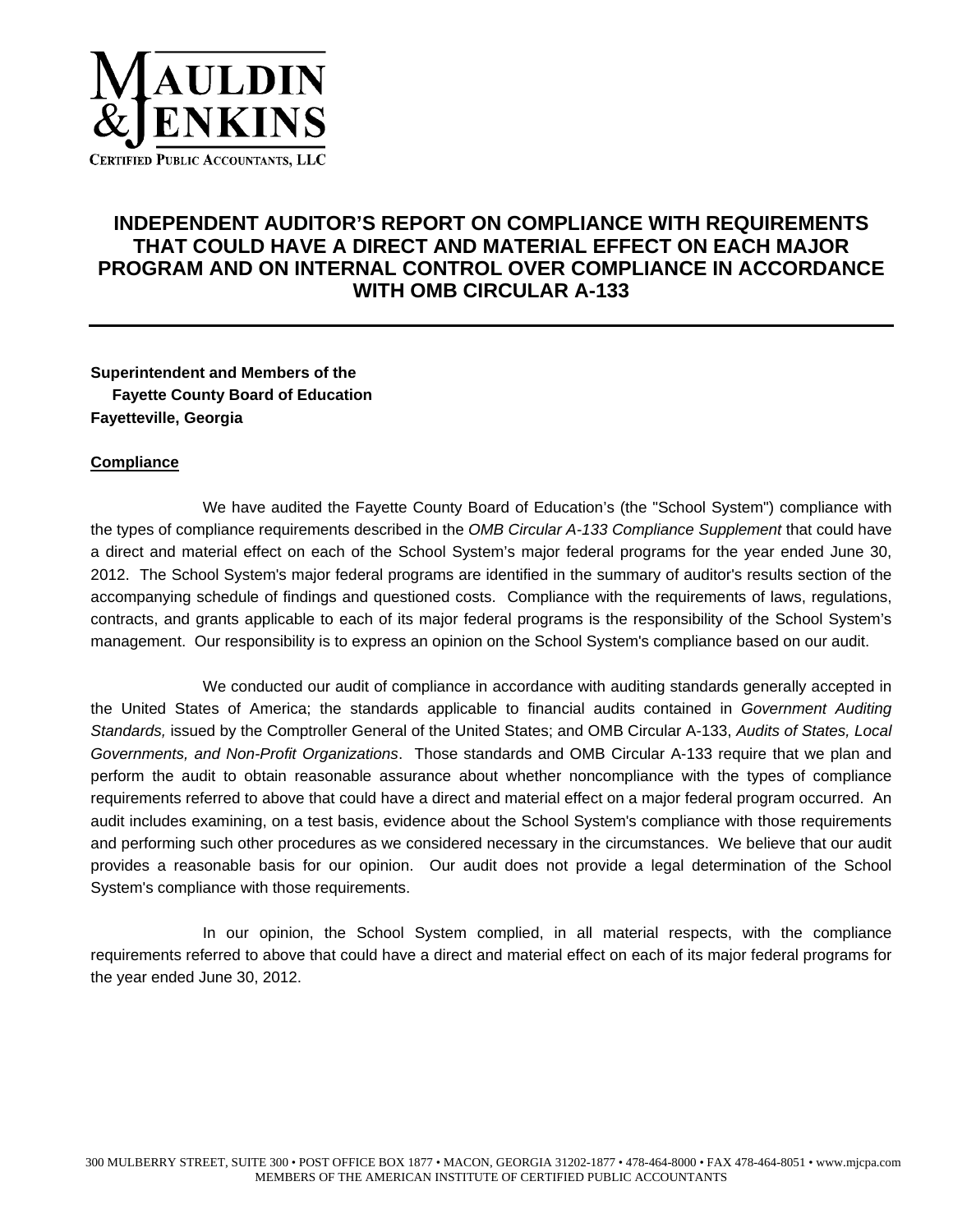#### **Internal Control Over Compliance**

 Management of the School System is responsible for establishing and maintaining effective internal control over compliance with the requirements of laws, regulations, contracts and grants applicable to federal programs. In planning and performing our audit, we considered the School System's internal control over compliance with the requirements that could have a direct and material effect on a major federal program to determine the auditing procedures for the purpose of expressing our opinion on compliance and to test and report on internal control over compliance in accordance with OMB Circular A-133, but not for the purpose of expressing apinion on the effectiveness of internal control over compliance. Accordingly, we do not express an opinion on the effectiveness of the School System's internal control over compliance.

 A *deficiency in internal control over compliance* exists when the design or operation of a control over compliance does not allow management or employees, in the normal course of performing their assigned functions, to prevent, or detect and correct, noncompliance with a type of compliance requirement of a federal program on a timely basis. A *material weakness in internal control over compliance* is a deficiency, or combination of deficiencies, in internal control over compliance, such that there is a reasonable possibility that material noncompliance with a type of compliance requirement of a federal program will not be prevented, or detected and corrected, on a timely basis.

 Our consideration of the internal control over compliance was for the limited purpose described in the first paragraph of this section and was not designed to identify all deficiencies in internal control over compliance that might be deficiencies, significant deficiencies or material weaknesses. We did not identify any deficiencies in internal control over compliance that we consider to be material weaknesses, as defined above.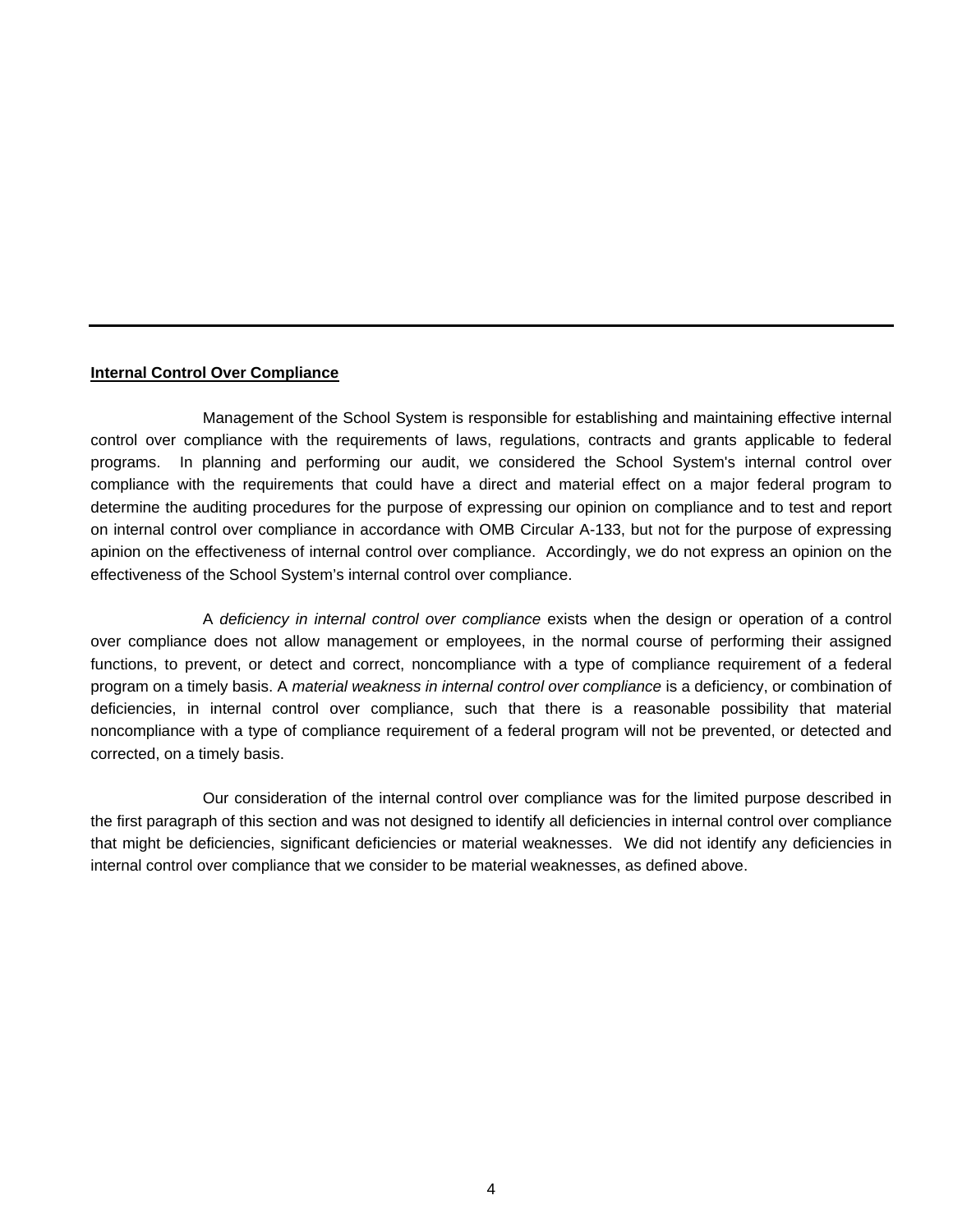#### **Schedule of Expenditures of Federal Awards**

 We have audited the financial statements of the governmental activities, each major fund, and the aggregate remaining fund information of the School System as of and for the year ended June 30, 2012, and issued our report thereon dated March 18, 2013, which contained an unqualified opinion on those financial statements. Our audit was performed for the purpose of forming our opinions on the financial statements that collectively comprise the School System's basic financial statements. The accompanying schedule of expenditures of federal awards is presented for purposes of additional analysis as required by OMB Circular A-133 and is not a required part of the basic financial statements. Such information is the responsibility of management and was derived from and relates directly to the underlying accounting and other records used to prepare the financial statements. The information has been subjected to the auditing procedures applied in the audit of the financial statements and certain other procedures, including comparing and reconciling such information directly to the underlying accounting and other records used to prepare the financial statements or to the financial statements themselves, and other additional procedures in accordance with auditing standards generally accepted in the United States of America. In our opinion, the schedule of expenditures of federal awards is fairly stated, in all material respects, in relation to the financial statements taken as a whole.

 This report is intended solely for the information and use of management, the Board, others within the School System, and federal awarding agencies and pass-through entities and is not intended to be and should not be used by anyone other than these specified parties.

Mauldin & Genkins, LLC

Macon, Georgia March 18, 2013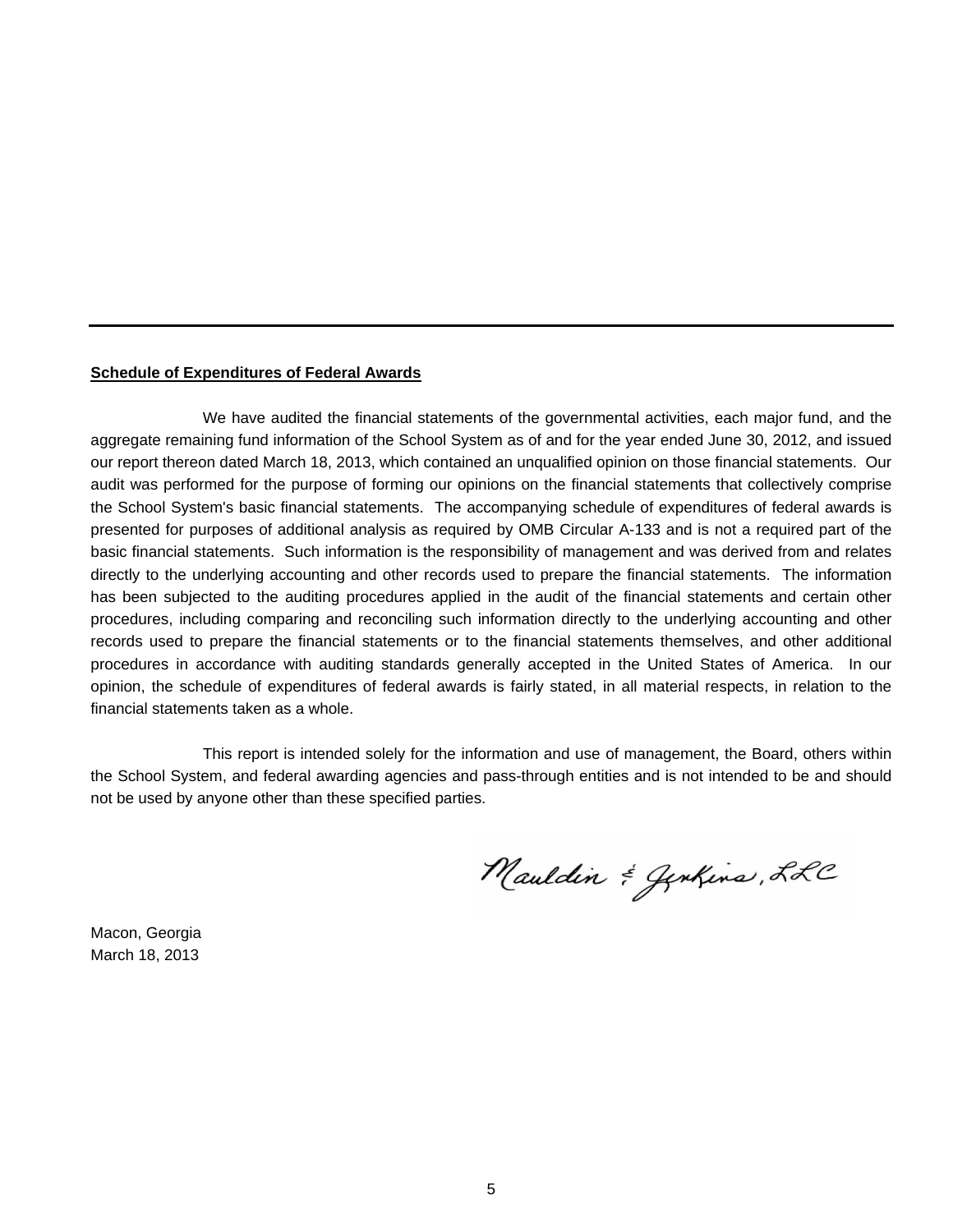### **SCHEDULE OF EXPENDITURES OF FEDERAL AWARDS FOR THE FISCAL YEAR ENDED JUNE 30, 2012**

| <b>Federal Grantor/Pass-Through</b><br><b>Grantor/Program Title</b> | Federal<br><b>CFDA</b><br><b>Number</b> | <b>Total</b><br><b>Expenditures</b> |
|---------------------------------------------------------------------|-----------------------------------------|-------------------------------------|
| <b>U. S. DEPARTMENT OF AGRICULTURE:</b>                             |                                         |                                     |
| Passed through Georgia Department of Education:                     |                                         |                                     |
| <b>Child Nutrition Cluster:</b>                                     |                                         |                                     |
| School Breakfast Program                                            | 10.553                                  | \$<br>232,324                       |
| National School Lunch Program                                       | 10.555                                  | 2,628,214                           |
| Total U. S. Department of Agriculture                               |                                         | 2,860,538                           |
| <b>U. S. DEPARTMENT OF DEFENSE</b>                                  |                                         |                                     |
| Junior R.O.T.C.                                                     | Unknown                                 | 132,577                             |
| Total U. S. Department of Defense                                   |                                         | 132,577                             |
| <b>U. S. DEPARTMENT OF HEALTH AND HUMAN SERVICES</b>                |                                         |                                     |
| Passed through Georgia Department of Early Care & Learning:         |                                         |                                     |
| ARRA-CCDF Cluster-Child Care & Development Block Grant              | 93.713                                  | 800                                 |
| Total U. S. Department of Heath and Human Services                  |                                         |                                     |
| <b>U. S. DEPARTMENT OF EDUCATION</b>                                |                                         |                                     |
| <b>Direct Federal Award</b>                                         |                                         |                                     |
| Fund for the Improvement of Education                               | 84.215                                  | 318,281                             |
| Passed through Georgia Department of Education:                     |                                         |                                     |
| Title I, Part A Cluster                                             | 84.010                                  | 1,291,379                           |
| Title II - Improving Teacher Quality                                | 84.367                                  | 339,369                             |
|                                                                     | 84.365                                  |                                     |
| Title III - Limited English Proficient                              |                                         | 83,776                              |
| Title IV - Drug Free Schools & Communities                          | 84.186                                  | 1,140                               |
| <b>Vocational Education - Basic Grants</b>                          |                                         |                                     |
| to States                                                           | 84.048                                  | 86,827                              |
| <b>Education Jobs Fund</b>                                          | 84.410                                  | 52,761                              |
| <b>Special Education Cluster</b>                                    |                                         |                                     |
| Title VI-B Flowthrough                                              | 84.027                                  | 3,619,405                           |
| Title VI-B Preschool Incentive                                      | 84.173                                  | 97,562                              |
|                                                                     |                                         | 3,716,967                           |
| Total U. S. Department of Education                                 |                                         | 5,890,500                           |
| <b>Total Expenditures of Federal Awards</b>                         |                                         | 8,884,415                           |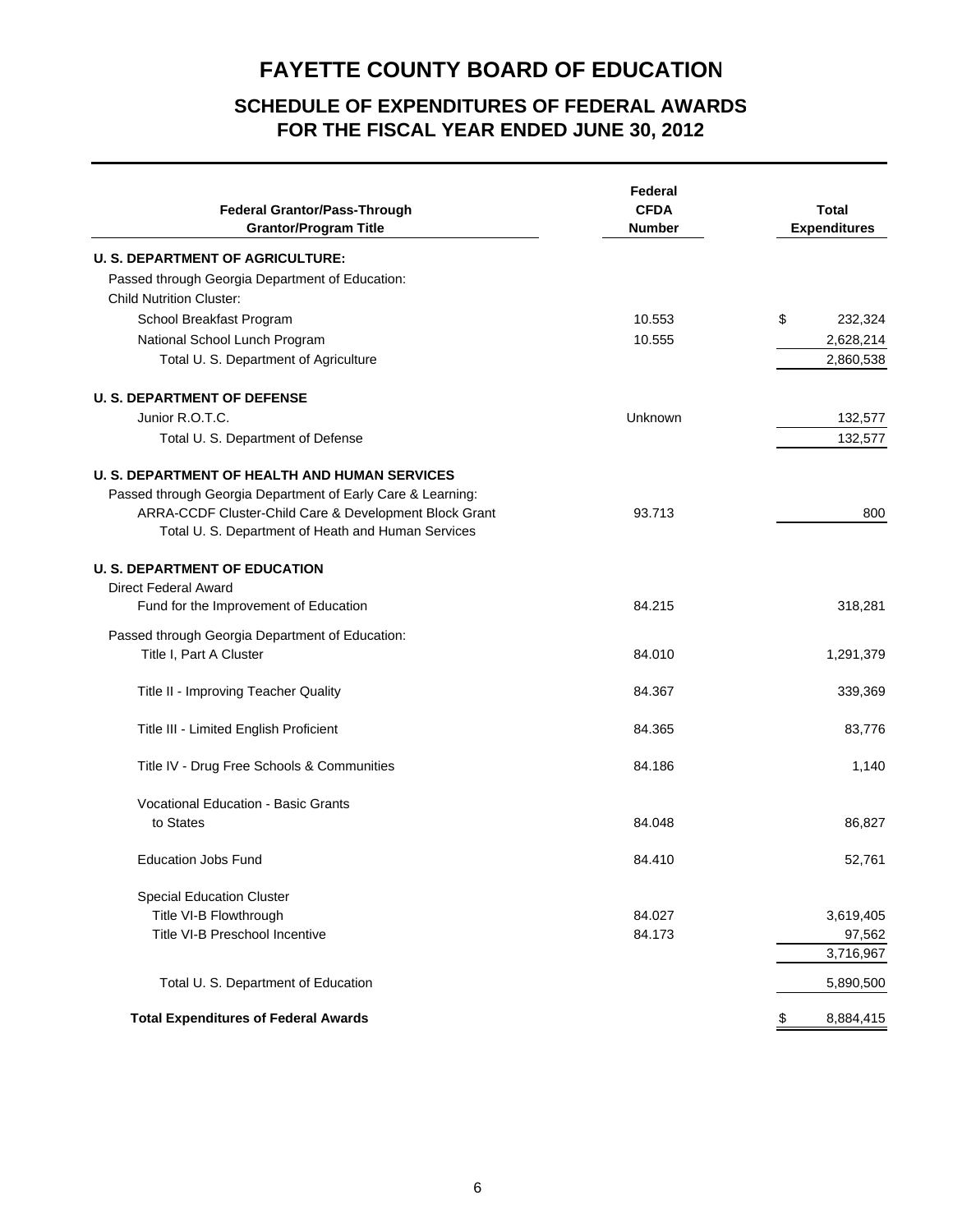#### **NOTE TO SCHEDULE OF EXPENDITURES OF FEDERAL AWARDS FOR THE YEAR ENDED JUNE 30, 2012**

### **NOTE 1. BASIS OF PRESENTATION**

The Schedule of Expenditures of Federal Awards includes the federal grant activity of the Fayette County Board of Education and is presented on the accrual basis of accounting.

The information in this schedule is presented in accordance with the requirements of OMB Circular A-133, *Audits of States, Local Governments, and Non-Profit Organizations.* Therefore, some amounts presented in this schedule may differ from amounts presented in or used in the preparation of the financial statements.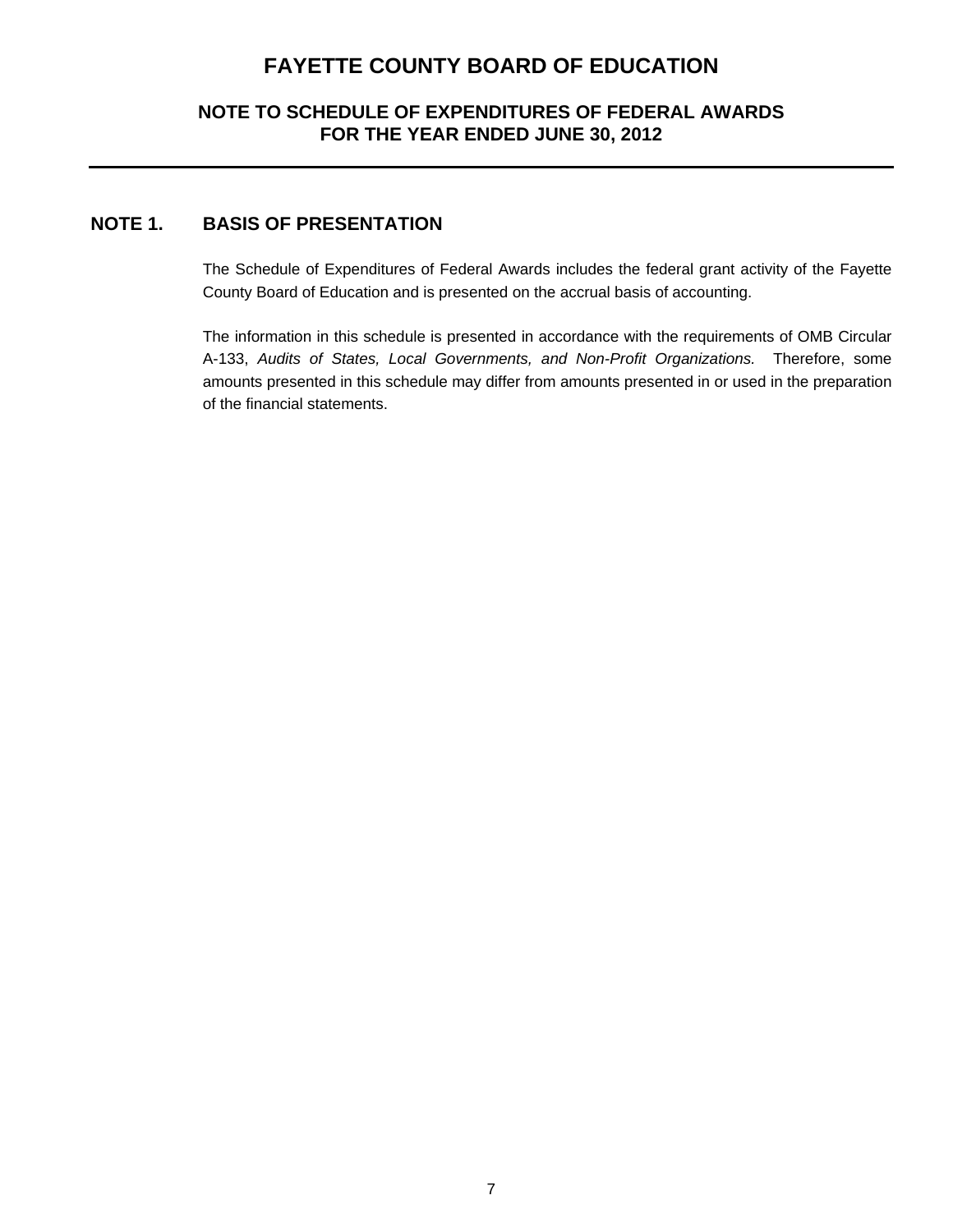### **SCHEDULE OF FINDINGS AND QUESTIONED COSTS FOR THE YEAR ENDED JUNE 30, 2012**

#### **A. SUMMARY OF AUDIT RESULTS**

| <b>Financial Statements</b>                                                                                                |                                       |  |
|----------------------------------------------------------------------------------------------------------------------------|---------------------------------------|--|
| Type of auditor's report issued                                                                                            | Unqualified                           |  |
| Internal control over financial reporting:<br>Material weaknesses identified?                                              | ___ yes __ <u>X _</u> no              |  |
| Significant deficiencies identified not considered<br>to be material weaknesses?                                           | ____ yes __X_ none reported           |  |
| Noncompliance material to financial statements noted?                                                                      | yes <u>X</u> no                       |  |
| <b>Federal Awards</b><br>Internal Control over major programs:<br>Material weaknesses identified?                          | $yes$ X no                            |  |
| Significant deficiencies identified not considered<br>to be material weaknesses?                                           | yes X none reported                   |  |
| Type of auditor's report issued on compliance for<br>major programs                                                        | Unqualified                           |  |
| Any audit findings disclosed that are required to<br>be reported in accordance with OMB Circular<br>A-133, Section 510(a)? | _yes __X_no                           |  |
| Identification of major programs:                                                                                          |                                       |  |
| CFDA Number                                                                                                                | Name of Federal Program or Cluster    |  |
|                                                                                                                            | U.S. Department of Education:         |  |
| 84.215                                                                                                                     | Fund for the Improvement of Education |  |
|                                                                                                                            | <b>Special Education Cluster.</b>     |  |
| 84.027                                                                                                                     | Title VI-B Flowthrough                |  |
| 84.173                                                                                                                     | <b>Title VI-B Preschool Incentive</b> |  |
| 84.367                                                                                                                     | Title II - Improving Teacher Quality  |  |
| Dollar threshold used to distinguish between<br>Type A and Type B programs:                                                | \$300,000                             |  |
| Auditee qualified as low-risk auditee?                                                                                     | $X$ yes ______ no                     |  |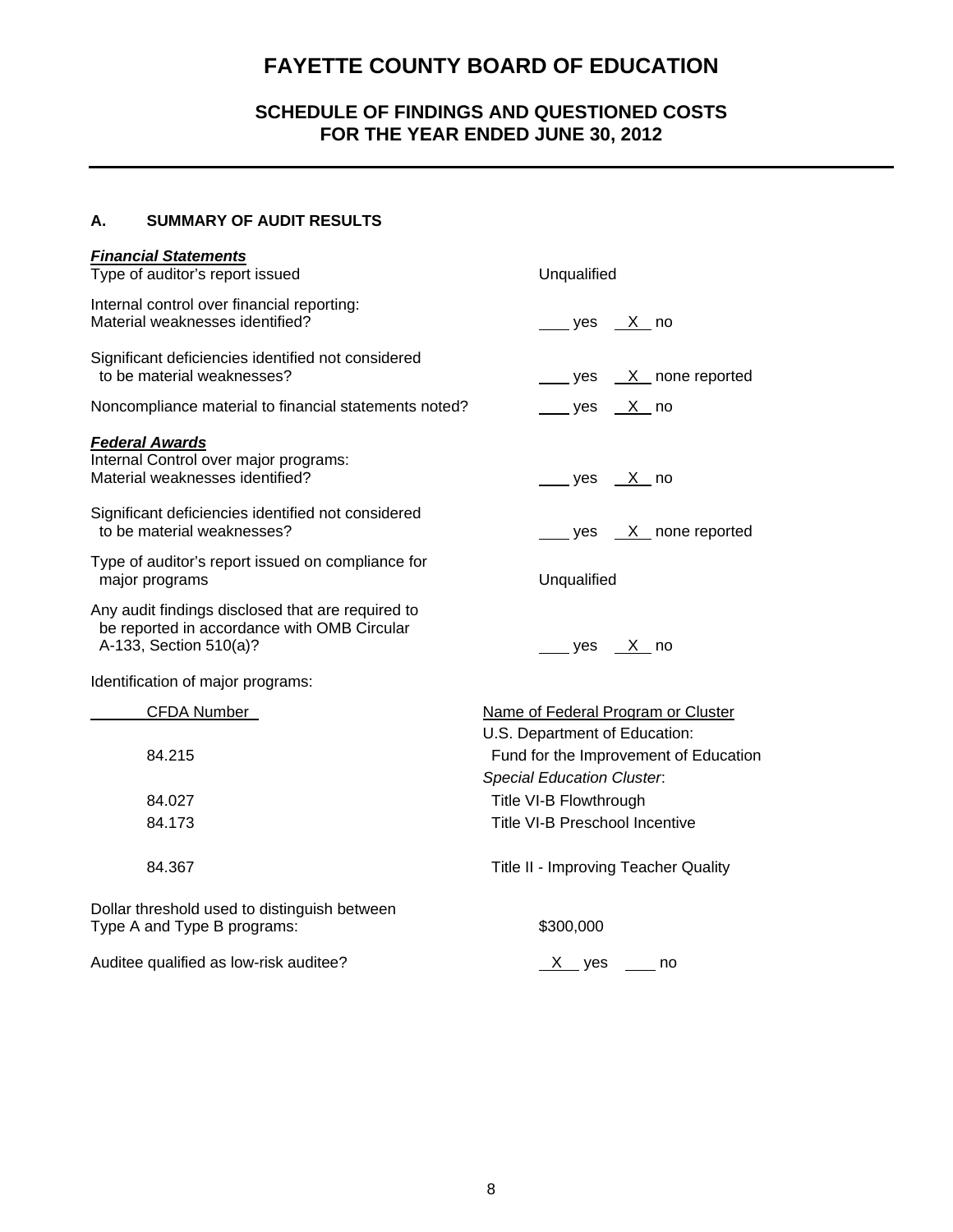### **SCHEDULE OF FINDINGS AND QUESTIONED COSTS FOR THE YEAR ENDED JUNE 30, 2012**

#### **B. FINDINGS: FINANCIAL STATEMENT AUDIT**

None reported

#### **C. FINDINGS AND QUESTIONED COSTS: MAJOR FEDERAL AWARD PROGRAMS AUDIT**

None reported